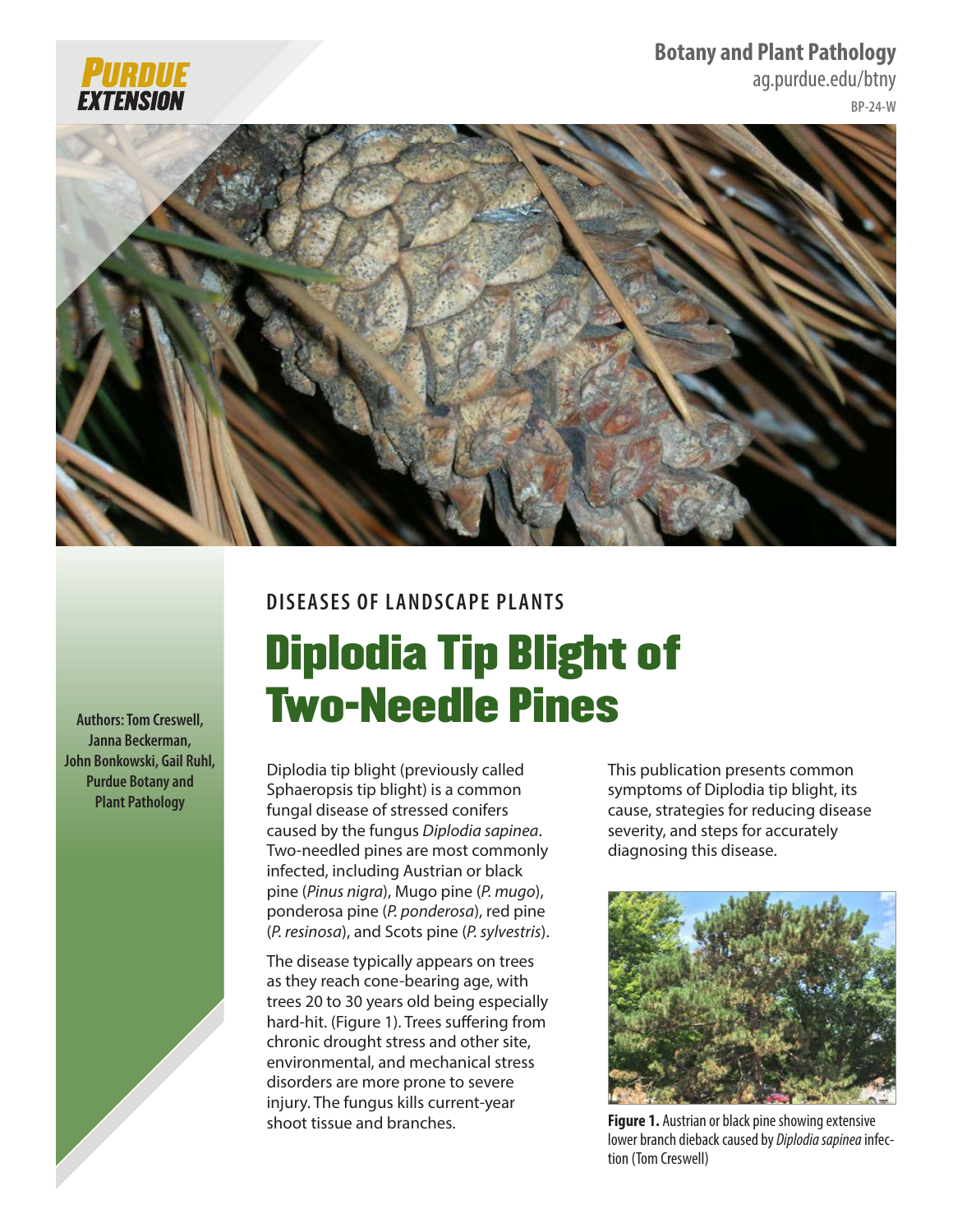# **Symptoms**

The most common symptoms of Diplodia tip blight are stunting, discoloration, and dieback of current-year shoots in the lower branches (Figure 2). The Diplodia fungus kills the needles at the tips of branches.

Girdling cankers on infected branches are often coated with exuded resin, which dries and leaves white patches and droplets on the bark, and may be mistaken for insect damage (Figure 3). As the growing season progresses, tiny, black fungal fruiting bodies called pycnidia appear at the very base of the needle and on older, infected needles (Figure 4). The pycnidia may also be seen on the scales of second-year seed cones (Figure 5). Infected tissue from previous years will exhibit numerous black pycnidia.

Appearing first on lower branches, the pathogen eventually spreads to kill scattered branches throughout the tree. Symptoms on new shoots are often visible by early May, with dieback appearing through June or July. Dieback of the current season's growth that occurs year after year eventually results in dead limbs and severe stunting of tree growth.



**Figure 2.** Dieback of current-year shoots (Curt Campbell)



**Figure 4.** Black, spore-producing structures (pycnidia) on needle (Tom Creswell)



**Figure 5.** Each small black pustule on this cone is capable of producing thousands of spores that can infect the host and neighboring trees. (Janna Beckerman)

#### **Cause**

Diplodia tip blight is caused by the fungus *Diplodia sapinea*. The fungus overwinters in the pycnidia on infected shoots, bark, and seed cones. Spores produced during wet, spring weather are carried by wind and rain from diseased tissue to infect young emerging needles during late April to mid-June. Young needles can only be infected by the fungus during elongation and become resistant when fully expanded.

### **Managing Diplodia Tip Blight**

The lack of effective measures to control Diplodia tip blight and other fungal needle blights on large pines have caused many to forgo using two-needle pines in the landscape in favor of other trees.

**Figure 3.** Dried, exuded resin on girdling canker caused by Diplodia (Curt Campbell)